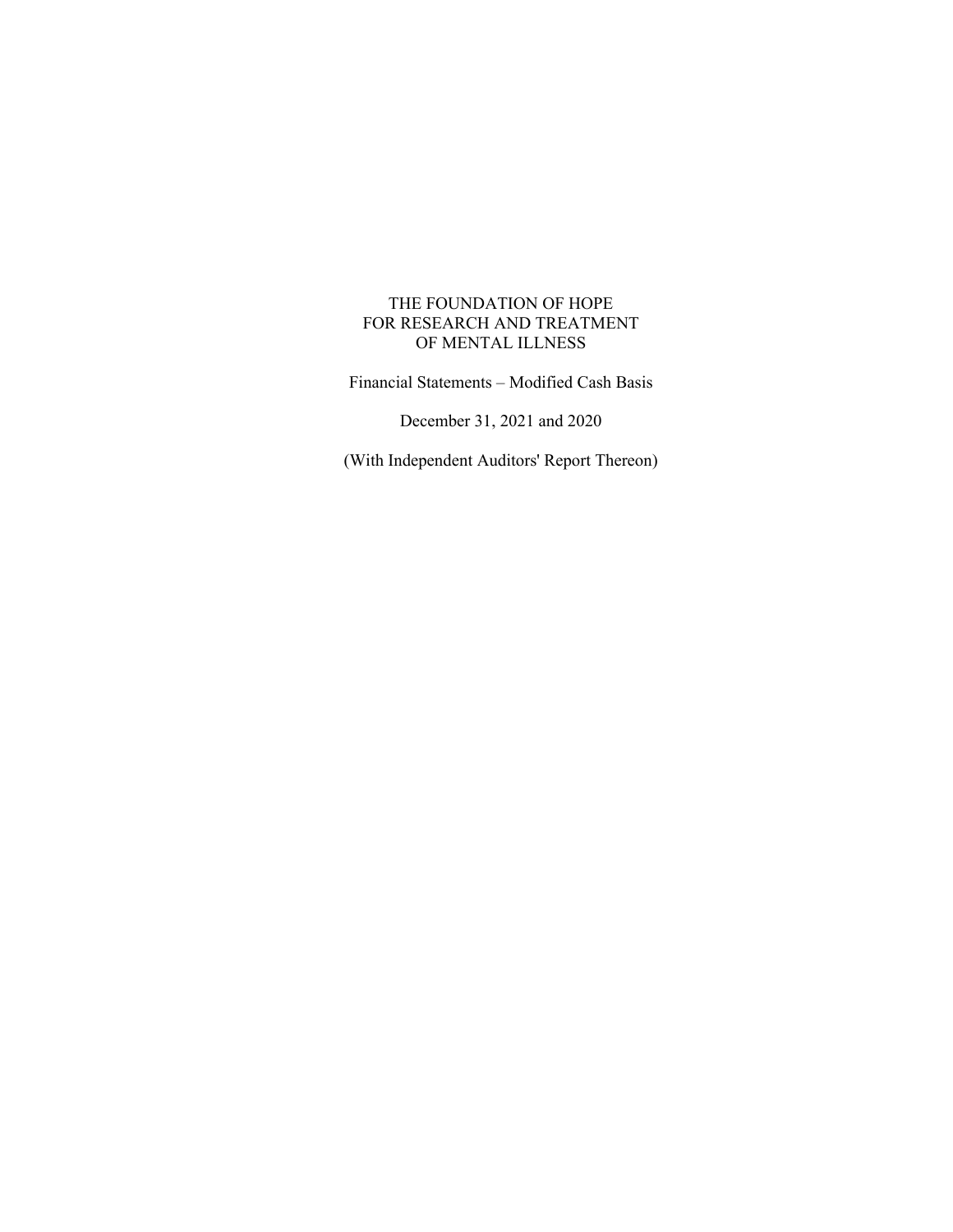#### BATCHELOR, TILLERY & ROBERTS, LLP **CERTIFIED PUBLIC ACCOUNTANTS** POST OFFICE BOX 18068 RALEIGH, NORTH CAROLINA 27619

**RONALD A. BATCHELOR** WM.JAMES BLACK.JR. **SCOTT E. CABANISS** MICHELLE W. LEMANSKI **JARED L. PILAND** DAVID C. CORN, JR.

3605 GLENWOOD AVENUE, SUITE 350 RALEIGH, NORTH CAROLINA 27612 TELEPHONE (919) 787-8212 FACSIMILE (919) 783-6724

## **Independent Auditors' Report**

The Board of Trustees The Foundation of Hope for Research and Treatment of Mental Illness:

#### **Opinion**

We have audited the accompanying financial statements of The Foundation of Hope for Research and Treatment of Mental Illness (the "Foundation") (a nonprofit organization), which comprise the statements of assets, liabilities, and net assets – modified cash basis as of December 31, 2021 and 2020, and the related statements of revenues, expenses, and changes in net assets – modified cash basis, functional expenses – modified cash basis, and cash flows – modified cash basis for the years then ended, and the related notes to the financial statements.

In our opinion, the financial statements referred to above present fairly, in all material respects, the assets, liabilities, and net assets of the Foundation as of December 31, 2021 and 2020, and its revenues, expenses, and changes in net assets and its cash flows for the years then ended, in accordance with the modified cash basis of accounting as described in note 1.

#### **Basis for Opinion**

We conducted our audits in accordance with auditing standards generally accepted in the United States of America. Our responsibilities under those standards are further described in the Auditors' Responsibilities for the Audit of the Financial Statements section of our report. We are required to be independent of the Foundation and to meet our other ethical responsibilities in accordance with the relevant ethical requirements relating to our audits. We believe that the audit evidence we have obtained is sufficient and appropriate to provide a basis for our audit opinion.

#### **Basis of Accounting**

We draw attention to note 1 of the financial statements, which describes the basis of accounting. The financial statements are prepared on the modified cash basis of accounting, which is a basis of accounting other than accounting principles generally accepted in the United States of America. Our opinion is not modified with respect to this matter.

#### **Responsibilities of Management for the Financial Statements**

Management is responsible for the preparation and fair presentation of the financial statements in accordance with the modified cash basis of accounting as described in note 1, and for determining that the modified cash basis of accounting is an acceptable basis for the preparation of the financial statements in the circumstances. Management is also responsible for the design, implementation, and maintenance of internal control relevant to the preparation and fair presentation of financial statements that are free from material misstatement, whether due to fraud or error.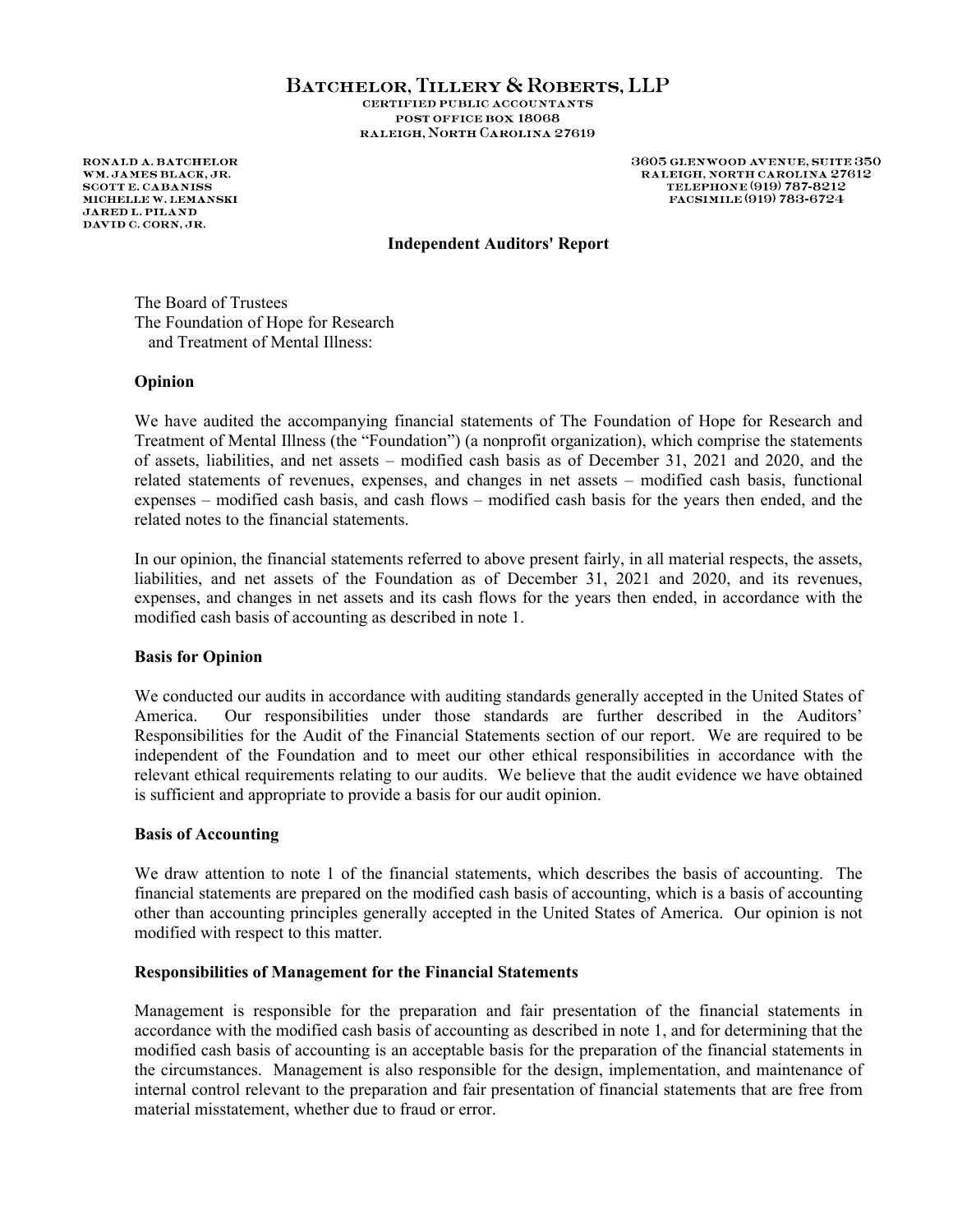The Board of Trustees Page 2

## **Auditors' Responsibilities for the Audit of the Financial Statements**

Our objectives are to obtain reasonable assurance about whether the financial statements as a whole are free from material misstatement, whether due to fraud or error, and to issue an auditors' report that includes our opinion. Reasonable assurance is a high level of assurance but is not absolute assurance and therefore is not a guarantee that an audit conducted in accordance with generally accepted auditing standards will always detect a material misstatement when it exists. The risk of not detecting a material misstatement resulting from fraud is higher than for one resulting from error, as fraud may involve collusion, forgery, intentional omissions, misrepresentations, or the override of internal control. Misstatements are considered material if there is a substantial likelihood that, individually or in the aggregate, they would influence the judgment made by a reasonable user based on the financial statements.

In performing an audit in accordance with generally accepted auditing standards, we:

- Exercise professional judgment and maintain professional skepticism throughout the audit.
- Identify and assess the risks of material misstatement of the financial statements, whether due to fraud or error, and design and perform audit procedures responsive to those risks. Such procedures include examining, on a test basis, evidence regarding the amounts and disclosures in the financial statements.
- Obtain an understanding of internal control relevant to the audit in order to design audit procedures that are appropriate in the circumstances, but not for the purpose of expressing an opinion on the effectiveness of the Foundation's internal control. Accordingly, no such opinion is expressed.
- Evaluate the appropriateness of accounting policies used and the reasonableness of significant accounting estimates made by management, as well as evaluate the overall presentation of the financial statements.
- Conclude whether, in our judgment, there are conditions or events, considered in the aggregate, that raise substantial doubt about the Foundation's ability to continue as a going concern for a reasonable period of time.

We are required to communicate with those charged with governance regarding, among other matters, the planned scope and timing of the audit, significant audit findings, and certain internal control related matters that we identified during the audit.

Batchelor, Tillery & Roberts, LLP

May 19, 2022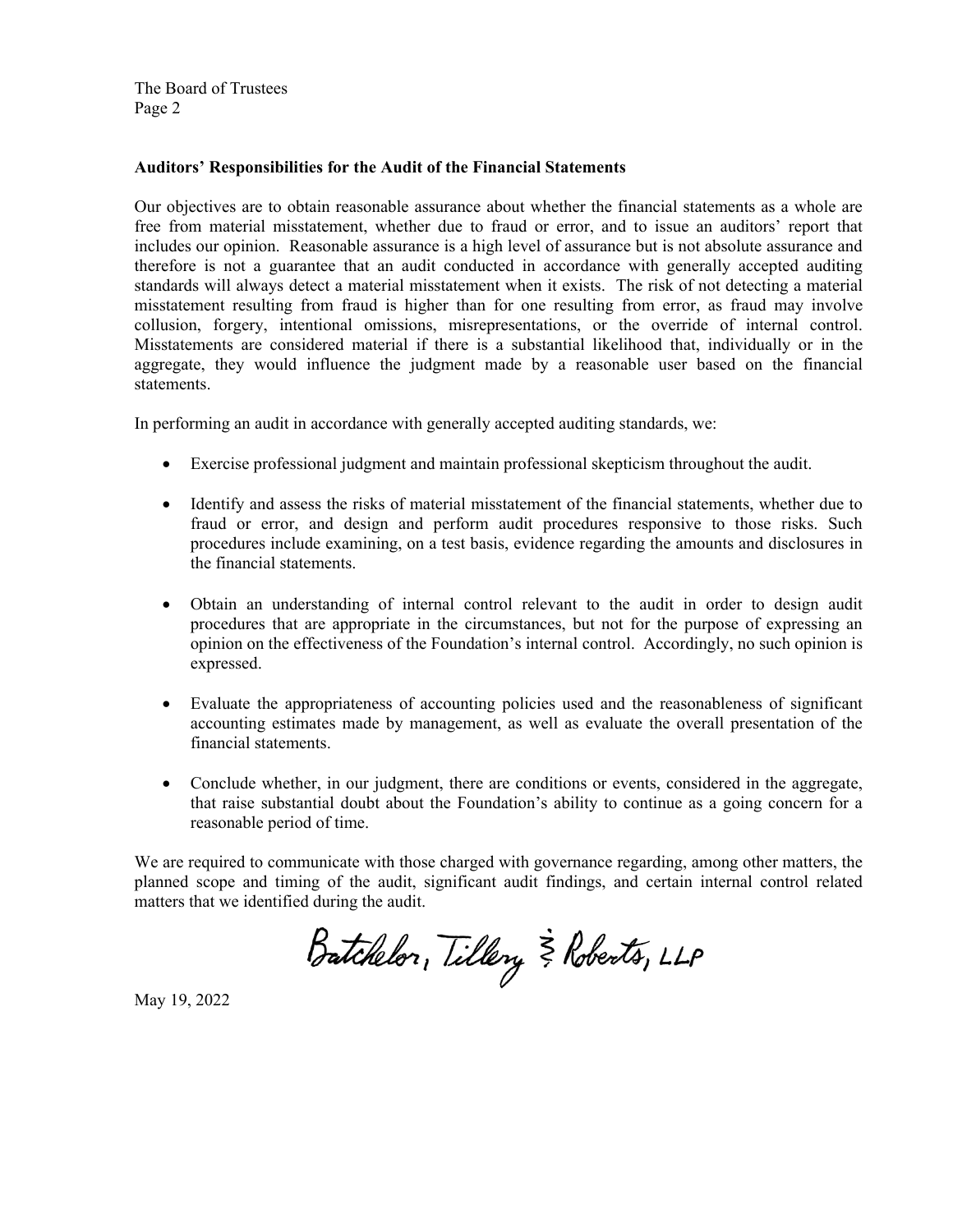# Statements of Assets, Liabilities, and Net Assets – Modified Cash Basis

# December 31, 2021 and 2020

|                                                          | 2021            | 2020      |
|----------------------------------------------------------|-----------------|-----------|
| Assets                                                   |                 |           |
| Current assets:                                          |                 |           |
| Cash and investments:                                    |                 |           |
| Cash and interest-bearing deposits, partially restricted | \$<br>1,599,482 | 1,058,622 |
| Marketable securities, at fair value (aggregate cost     |                 |           |
| of \$4,947,736 in 2021 and \$4,721,375 in 2020)          | 6,401,009       | 5,517,992 |
| Total cash and investments                               | 8,000,491       | 6,576,614 |
| Accounts receivable                                      | 15,172          | 14,551    |
| Total current assets                                     | 8,015,663       | 6,591,165 |
| Furniture and equipment:                                 |                 |           |
| Office equipment                                         | 35,465          | 35,465    |
| Less accumulated depreciation                            | (35, 465)       | (35, 465) |
| Furniture and equipment, net                             |                 |           |
|                                                          | \$<br>8,015,663 | 6,591,165 |
| <b>Liabilities and Net Assets</b>                        |                 |           |
| Current liabilities:                                     |                 |           |
| Payroll taxes and related                                |                 | 85        |
| Paycheck Protection Program loan                         | 49,510          |           |
| Total current liabilities                                | 49,510          | 85        |
| Net assets:                                              |                 |           |
| Without donor restrictions                               | 1,519,806       | 1,073,088 |
| Without donor restrictions - Board-designated reserves   | 6,401,009       | 5,517,992 |
| Total without donor restrictions                         | 7,920,815       | 6,591,080 |
| With donor restrictions                                  | 45,338          |           |
| Total net assets                                         | 7,966,153       | 6,591,080 |
|                                                          | \$<br>8,015,663 | 6,591,165 |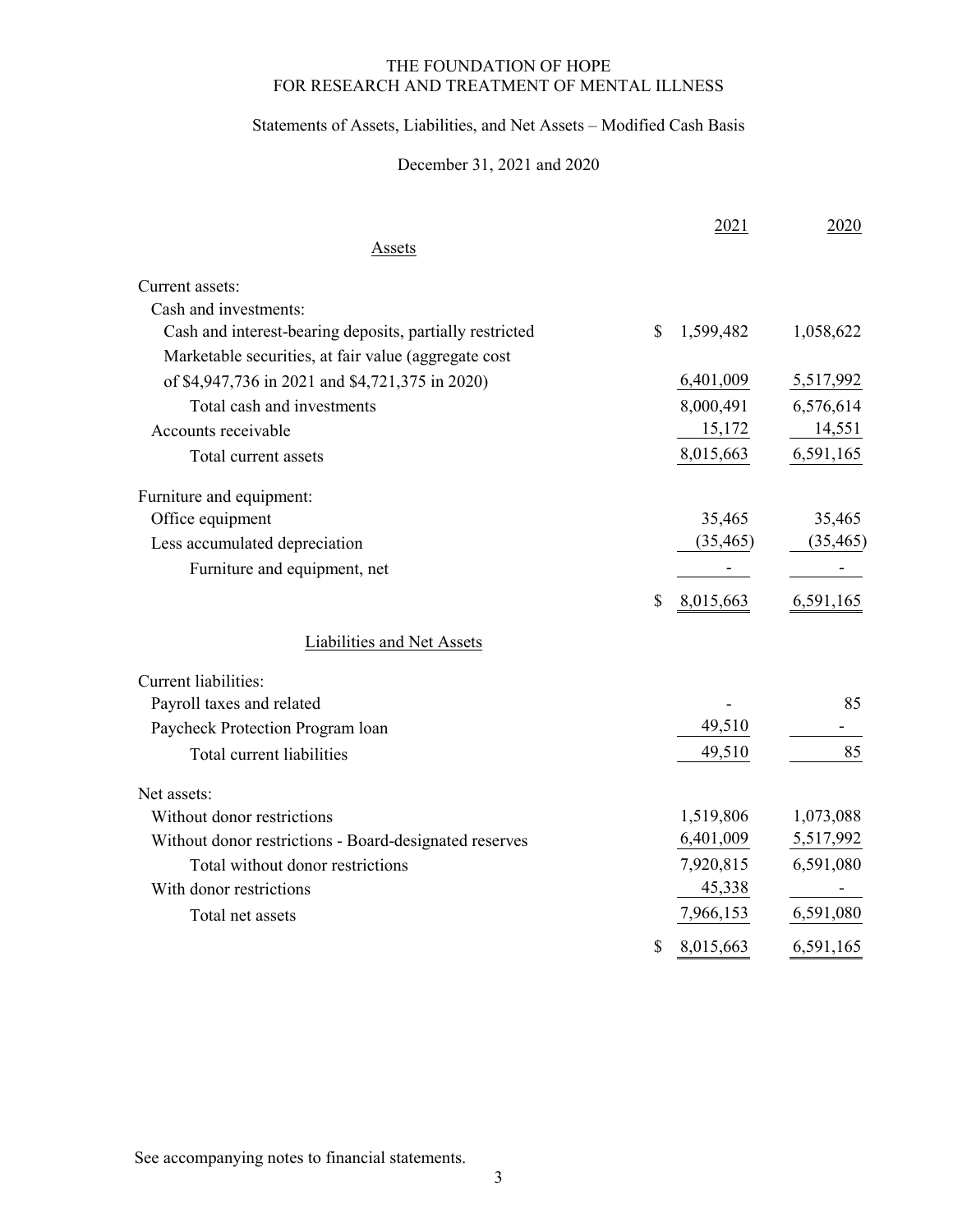# Statements of Revenues, Expenses, and Changes in Net Assets - Modified Cash Basis

# Year ended December 31, 2021, with comparative totals for 2020

|                                               |    | Without Donor | With Donor   |           |           |
|-----------------------------------------------|----|---------------|--------------|-----------|-----------|
|                                               |    | Restrictions  | Restrictions | Total     | 2020      |
| Revenues:                                     |    |               |              |           |           |
| Thad and Alice Eure Walk for Hope -           |    |               |              |           |           |
| walker contributions                          | \$ | 364,819       |              | 364,819   | 315,218   |
| Thad and Alice Eure Walk for Hope -           |    |               |              |           |           |
| underwriting                                  |    | 306,000       |              | 306,000   | 166,320   |
| Evening of Hope                               |    | 305,375       |              | 305,375   |           |
| Other contributions                           |    | 345,109       | 464,970      | 810,079   | 558,359   |
| Investment return                             |    | 821,460       |              | 821,460   | 581,337   |
| Grants refunded                               |    | 12,610        |              | 12,610    | 40,521    |
| Forgiveness of Paycheck Protection            |    |               |              |           |           |
| Program loan                                  |    |               |              |           | 40,200    |
|                                               |    | 2,155,373     | 464,970      | 2,620,343 | 1,701,955 |
| Release of net assets with donor restrictions |    | 419,632       | (419, 632)   |           |           |
| Total revenues                                |    | 2,575,005     | 45,338       | 2,620,343 | 1,701,955 |
| Expenses:                                     |    |               |              |           |           |
| Program services                              |    | 996,293       |              | 996,293   | 702,050   |
| Supporting services:                          |    |               |              |           |           |
| Management and general                        |    | 128,108       |              | 128,108   | 118,573   |
| Fundraising                                   |    | 120,869       |              | 120,869   | 153,049   |
| Total supporting services                     |    | 248,977       |              | 248,977   | 271,622   |
| Total expenses                                |    | 1,245,270     |              | 1,245,270 | 973,672   |
| Increase in net assets                        |    | 1,329,735     | 45,338       | 1,375,073 | 728,283   |
| Net assets, beginning of year                 |    | 6,591,080     |              | 6,591,080 | 5,862,797 |
| Net assets, end of year                       | \$ | 7,920,815     | 45,338       | 7,966,153 | 6,591,080 |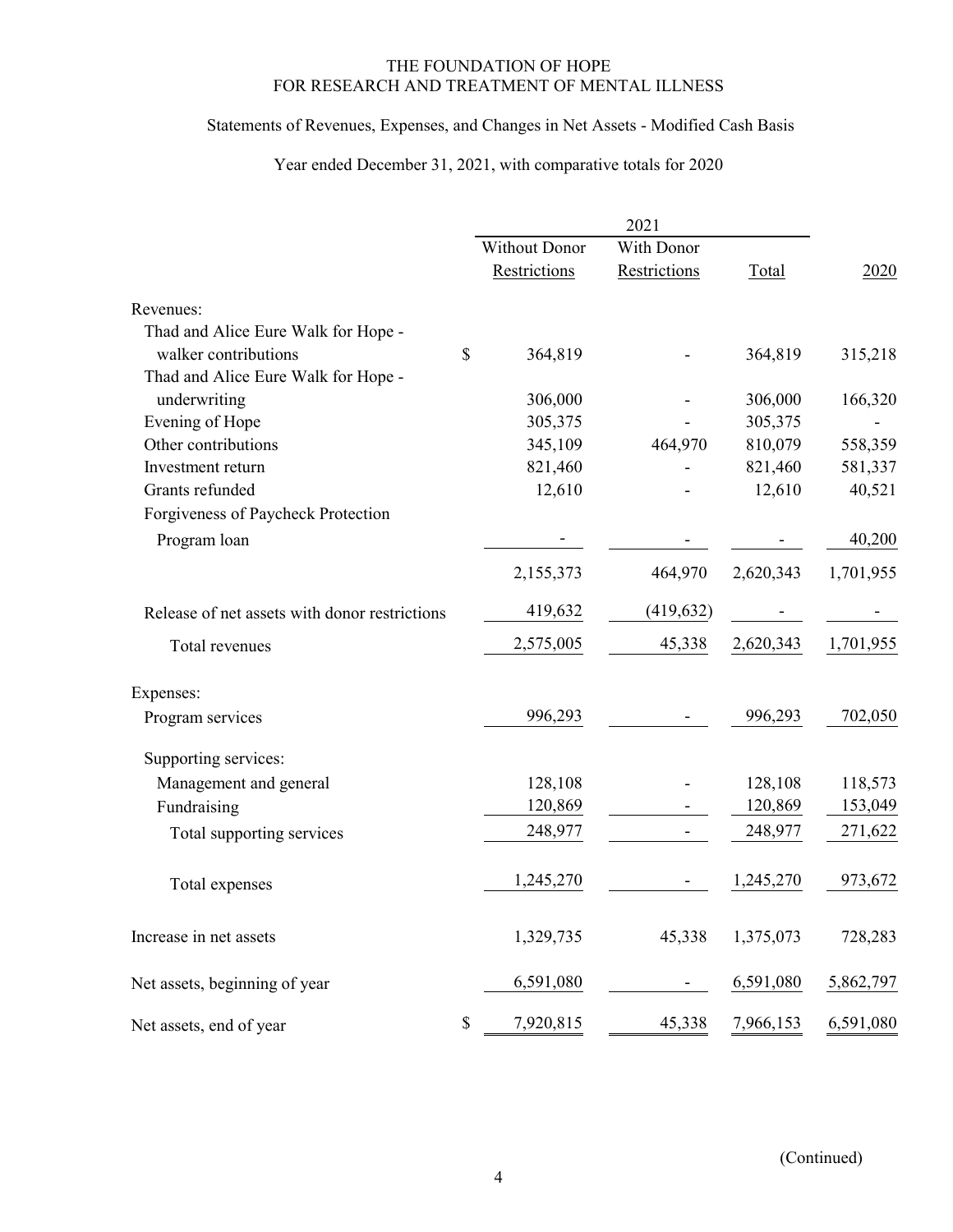# Statements of Revenues, Expenses, and Changes in Net Assets - Modified Cash Basis, Continued

# Year ended December 31, 2020

|                                               | <b>Without Donor</b> | With Donor   |           |  |
|-----------------------------------------------|----------------------|--------------|-----------|--|
|                                               | Restrictions         | Restrictions | Total     |  |
| Revenues:                                     |                      |              |           |  |
| Thad and Alice Eure Walk for Hope -           |                      |              |           |  |
| walker contributions                          | \$<br>315,218        |              | 315,218   |  |
| Thad and Alice Eure Walk for Hope -           |                      |              |           |  |
| underwriting                                  | 166,320              |              | 166,320   |  |
| Other contributions                           | 523,359              | 35,000       | 558,359   |  |
| Investment return                             | 581,337              |              | 581,337   |  |
| Grants refunded                               | 40,521               |              | 40,521    |  |
| Forgiveness of Paycheck Protection            |                      |              |           |  |
| Program loan                                  | 40,200               |              | 40,200    |  |
|                                               | 1,666,955            | 35,000       | 1,701,955 |  |
| Release of net assets with donor restrictions | 36,000               | (36,000)     |           |  |
| Total revenues                                | 1,702,955            | (1,000)      | 1,701,955 |  |
| Expenses:                                     |                      |              |           |  |
| Program services                              | 702,050              |              | 702,050   |  |
| Supporting services:                          |                      |              |           |  |
| Management and general                        | 118,573              |              | 118,573   |  |
| Fundraising                                   | 153,049              |              | 153,049   |  |
| Total supporting services                     | 271,622              |              | 271,622   |  |
| Total expenses                                | 973,672              |              | 973,672   |  |
| Increase (decrease) in net assets             | 729,283              | (1,000)      | 728,283   |  |
| Net assets, beginning of year                 | 5,861,797            | 1,000        | 5,862,797 |  |
| Net assets, end of year                       | \$<br>6,591,080      |              | 6,591,080 |  |
|                                               |                      |              |           |  |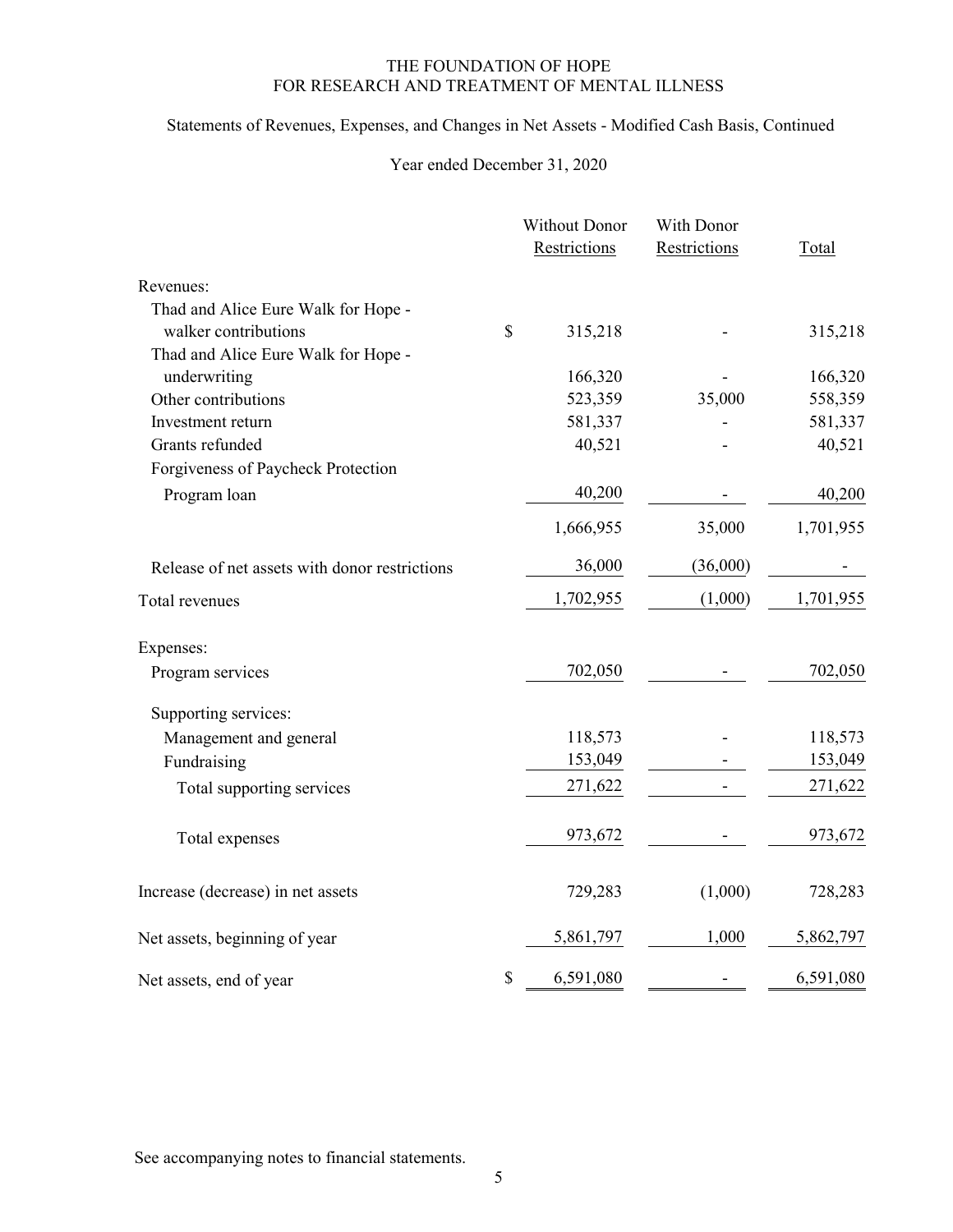# Statements of Functional Expenses - Modified Cash Basis

# Year ended December 31, 2021, with comparative totals for 2020

|                                | Program<br>services | Management<br>and general | Fundraising | Total     | 2020    |
|--------------------------------|---------------------|---------------------------|-------------|-----------|---------|
| Salaries and related expenses: |                     |                           |             |           |         |
| Salaries                       | \$<br>147,969       | 60,720                    | 57,203      | 265,892   | 264,278 |
| Payroll taxes                  | 9,913               | 4,625                     | 4,019       | 18,557    | 18,752  |
| Total salaries and             |                     |                           |             |           |         |
| related expenses               | 157,882             | 65,345                    | 61,222      | 284,449   | 283,030 |
| <b>CHAAMP</b> Program          | 375,000             |                           |             | 375,000   |         |
| Grants and awards              | 313,970             |                           |             | 313,970   | 447,902 |
| Office expense                 | 31,472              | 56,937                    | 15,189      | 103,598   | 89,692  |
| Walk for Hope                  | 78,493              | 1,299                     | 20,729      | 100,521   | 71,623  |
| Evening of Hope                | 15,743              |                           | 10,495      | 26,238    | 34,822  |
| Office rental                  | 3,600               | 3,600                     | 3,600       | 10,800    | 10,800  |
| Other                          | 20,133              | 927                       | 9,634       | 30,694    | 35,803  |
| Total expenses                 | \$<br>996,293       | 128,108                   | 120,869     | 1,245,270 | 973,672 |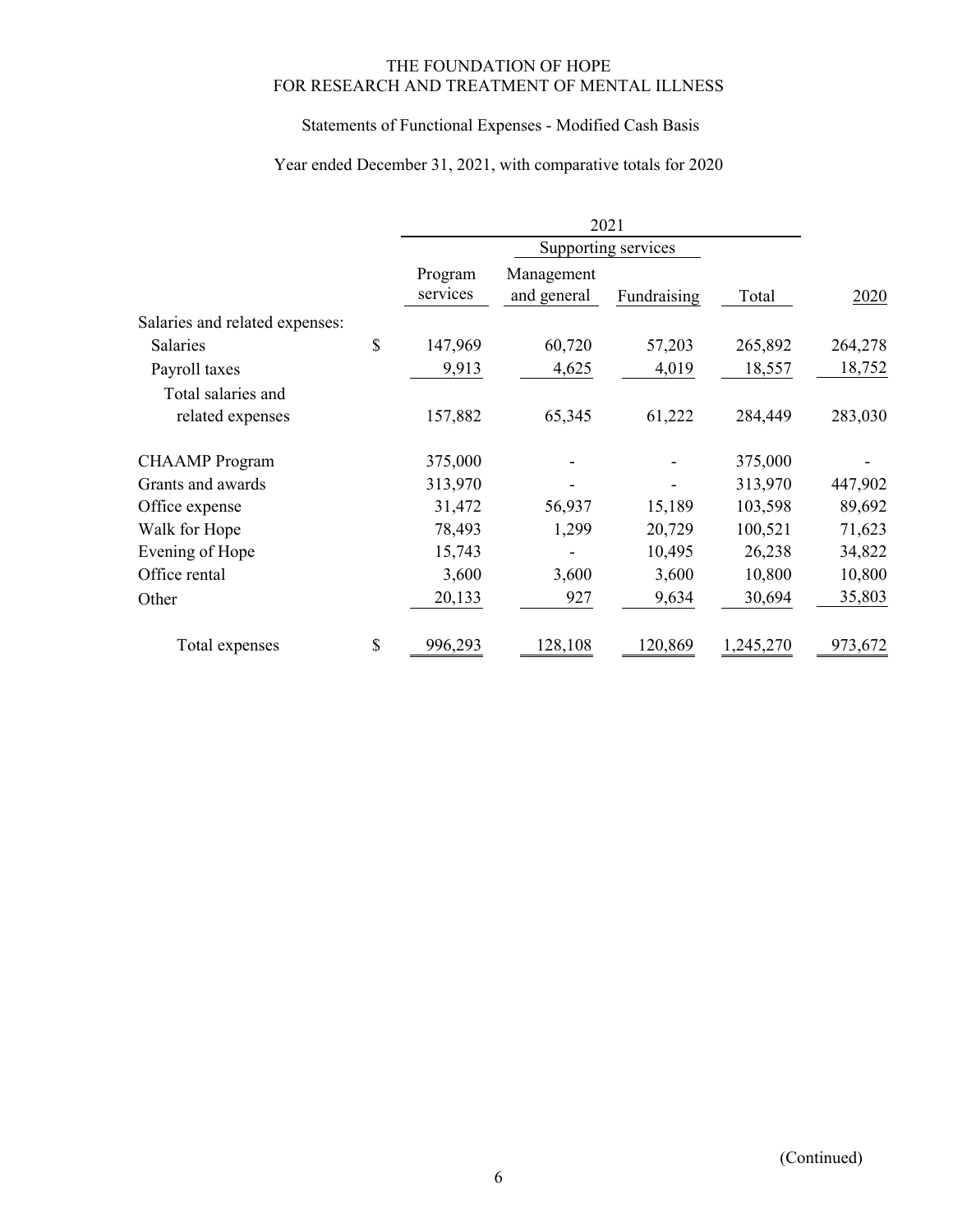# Statements of Functional Expenses - Modified Cash Basis, Continued

# Year ended December 31, 2020

|                                |                     | Supporting services       |             |         |
|--------------------------------|---------------------|---------------------------|-------------|---------|
|                                | Program<br>services | Management<br>and general | Fundraising | Total   |
| Salaries and related expenses: |                     |                           |             |         |
| <b>Salaries</b>                | \$<br>131,715       | 61,736                    | 70,827      | 264,278 |
| Payroll taxes                  | 8,977               | 4,745                     | 5,030       | 18,752  |
| Total salaries and             |                     |                           |             |         |
| related expenses               | 140,692             | 66,481                    | 75,857      | 283,030 |
| Grants and awards              | 447,902             |                           |             | 447,902 |
| Office expense                 | 23,249              | 43,269                    | 23,174      | 89,692  |
| Walk for Hope                  | 48,543              | 1,660                     | 21,420      | 71,623  |
| Evening of Hope                | 17,411              |                           | 17,411      | 34,822  |
| Office rental                  | 3,600               | 3,600                     | 3,600       | 10,800  |
| Other                          | 20,653              | 3,563                     | 11,587      | 35,803  |
| Total expenses                 | \$<br>702,050       | 118,573                   | 153,049     | 973,672 |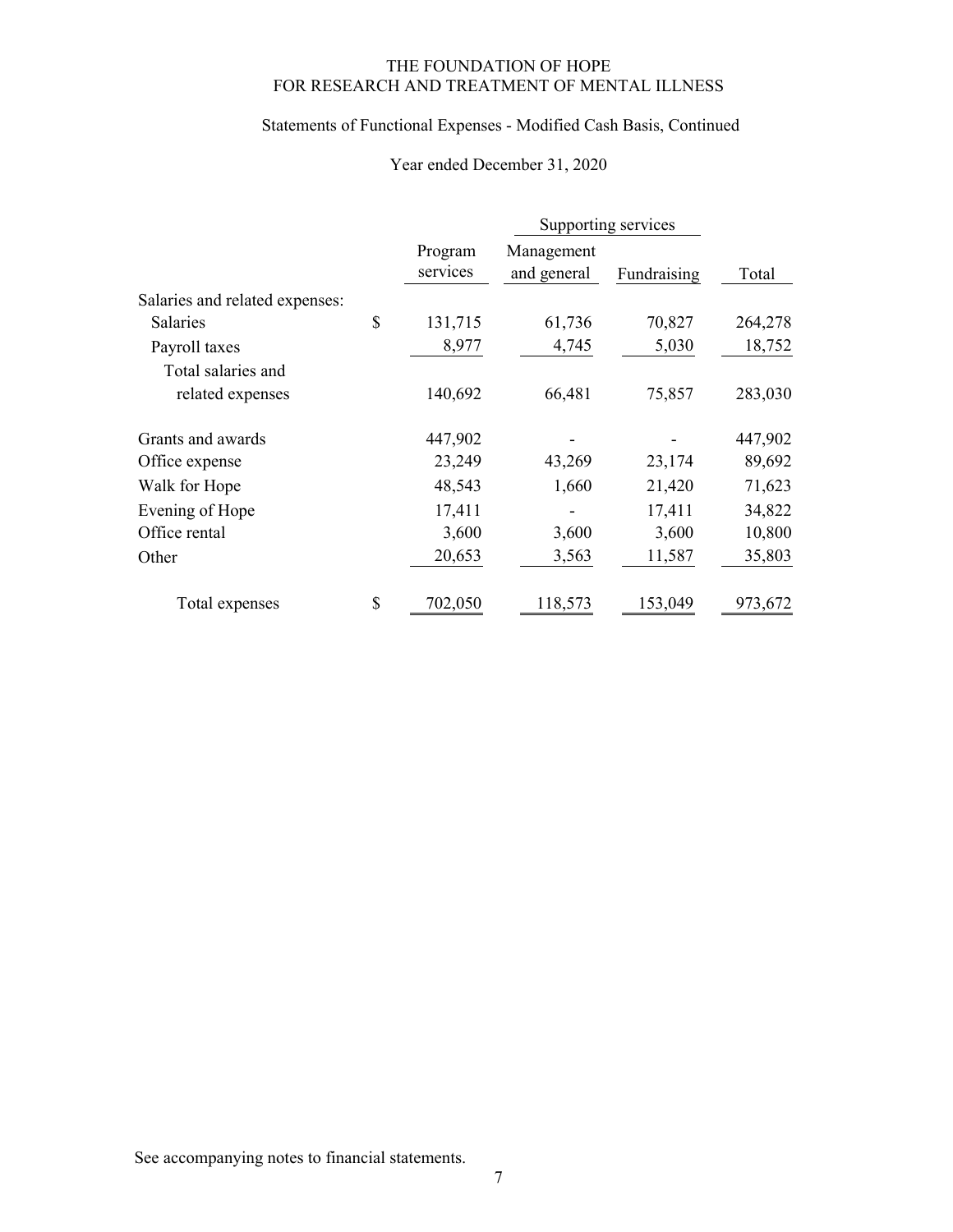## Statements of Cash Flows - Modified Cash Basis

# Years ended December 31, 2021 and 2020

|                                                             |              | 2021       | 2020        |
|-------------------------------------------------------------|--------------|------------|-------------|
| Cash flows from operating activities:                       |              |            |             |
| Change in net assets                                        | $\mathbb{S}$ | 1,375,073  | 728,283     |
| Adjustments to reconcile change in net assets to net        |              |            |             |
| cash provided by operating activities:                      |              |            |             |
| Securities donated                                          |              | (24, 632)  | (65,385)    |
| Realized and unrealized gains on marketable securities      |              | (727, 353) | (485, 951)  |
| Forgiveness of Paycheck Protection Program loan principal   |              |            | (40,200)    |
| Changes in operating assets and liabilities:                |              |            |             |
| Accounts receivable                                         |              | (621)      | (2,189)     |
| Payroll taxes and related                                   |              | (85)       | 78          |
| Net cash provided by operating activities                   |              | 622,382    | 134,636     |
| Cash flows from investing activities:                       |              |            |             |
| Purchases of marketable securites                           |              | (768, 165) | (1,442,533) |
| Proceeds from sales and maturities of marketable securities |              | 637,133    | 1,425,248   |
| Net cash used in investing activities                       |              | (131, 032) | (17, 285)   |
| Cash flows from financing activities -                      |              |            |             |
| proceeds from Paycheck Protection Program loan              |              | 49,510     | 40,200      |
| Net increase in cash and cash equivalents                   |              | 540,860    | 157,551     |
| Cash and cash equivalents, beginning of year                |              | 1,058,622  | 901,071     |
| Cash and cash equivalents, end of year                      | \$           | 1,599,482  | 1,058,622   |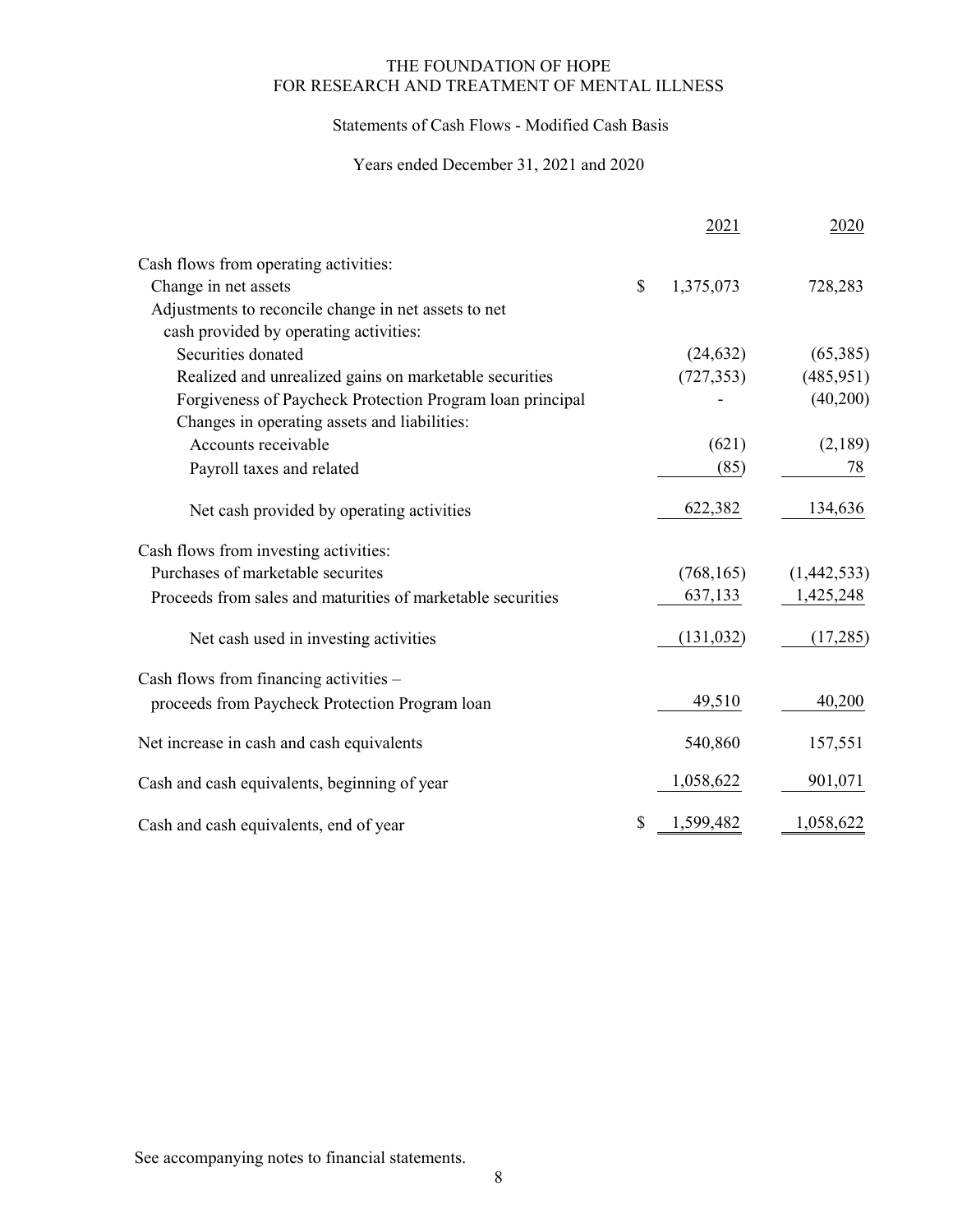## Notes to Financial Statements

### December 31, 2021 and 2020

## (1) Organization and Summary of Significant Accounting Policies

## (a) Organization and Income Taxes

The Foundation of Hope for Research and Treatment of Mental Illness (the "Foundation") is a not-for-profit organization whose mission is to conquer mental illness by investing in groundbreaking scientific research and mental health initiatives. By investing in early-stage scientific research, we are funding innovative research projects that support our overall vision of striving to eliminate suffering from mental illness. The Foundation is exempt from federal and state income taxes under Section  $501(c)(3)$  of the Internal Revenue Code (the "Code") and applicable state statutes. It has been classified as an organization that is not a private foundation under Section 509(a)(2) of the Code.

The Foundation's primary sources of revenue and support are private and corporate contributions, investment income and revenue raised from the Thad and Alice Eure Walk for Hope, the Evening of Hope, and other Foundation events.

## (b) Basis of Accounting

The accompanying financial statements have been prepared on the modified cash basis of accounting. This basis differs from accounting principles generally accepted in the United States of America ("GAAP") primarily because the Foundation has not recognized pledges receivable, accrued interest and dividends, accounts payable to vendors, and their related effects on the changes in net assets.

## (c) Net Assets

Net assets of the Foundation and changes therein are classified and reported as follows:

Net assets without donor restrictions – net assets that are not subject to donor-imposed restrictions.

Net assets with donor restrictions – net assets subject to donor-imposed restrictions that may or will be met either by action of the Foundation and/or the passage of time.

The Foundation reports gifts of cash or other assets as with donor restriction support if they are received with donor stipulations that limit the use of donated assets. When a donor restriction expires, that is, when a stipulated time restriction ends or purpose restriction is accomplished, net assets with donor restriction are reclassified to net assets without donor restrictions and reported in the statement of revenues, expenses, and changes in net assets - modified cash basis as net assets released from restrictions.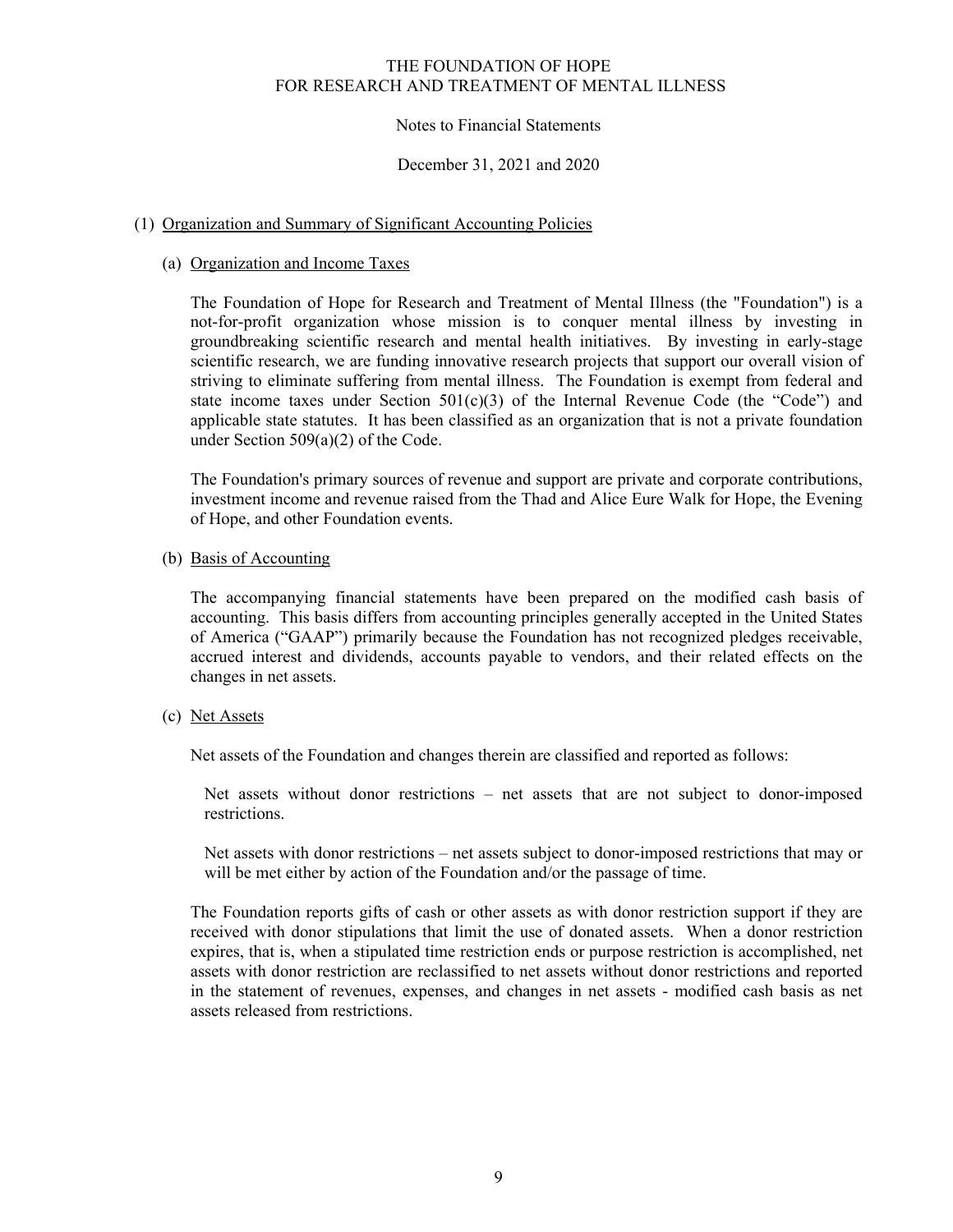## Notes to Financial Statements, Continued

### December 31, 2021 and 2020

## (1) Organization and Summary of Significant Accounting Policies, Continued

## (d) Cash and Cash Equivalents

For purposes of the statement of cash flows, cash and cash equivalents include demand deposits and interest-bearing accounts.

## (e) Marketable Securities

Marketable securities consist of debt and equity securities and are carried at their fair values. Donated investments are reflected as contributions at their market values at date of receipt. Dividend and interest income are recognized when received. Realized and unrealized gains and losses are included in revenue. Market values for marketable securities are based on quoted prices in active markets.

Securities donated totaled \$24,632 and \$65,385 during 2021 and 2020, respectively.

## (f) Fair Value Measurements

For determining fair value measurements, fair value is defined as the price that would be received to sell an asset or paid to transfer a liability in an orderly transaction between market participants. Management follows an established framework for measuring fair value. That framework provides a fair value hierarchy, which requires an entity to maximize the use of observable inputs and minimize the use of unobservable inputs when measuring fair value. The three levels of inputs that may be used to measure fair value are described below:

Level 1: quoted prices (unadjusted) in active markets for identical assets or liabilities

Level 2: inputs other than quoted prices included within Level 1 that are observable for the asset or liability, either directly or indirectly

Level 3: one or more significant inputs or significant value drivers are unobservable or based on market assumptions

#### (g) Furniture and Equipment

Furniture and equipment are stated at cost. Depreciation is provided over the estimated useful lives (ranging from three to five years) using straight-line and accelerated depreciation methods.

#### (h) Contributions

Contributions received are recorded as revenues with or without donor restrictions, depending on the existence and/or nature of any donor restrictions. When the restriction has been met, net assets with donor restrictions are released.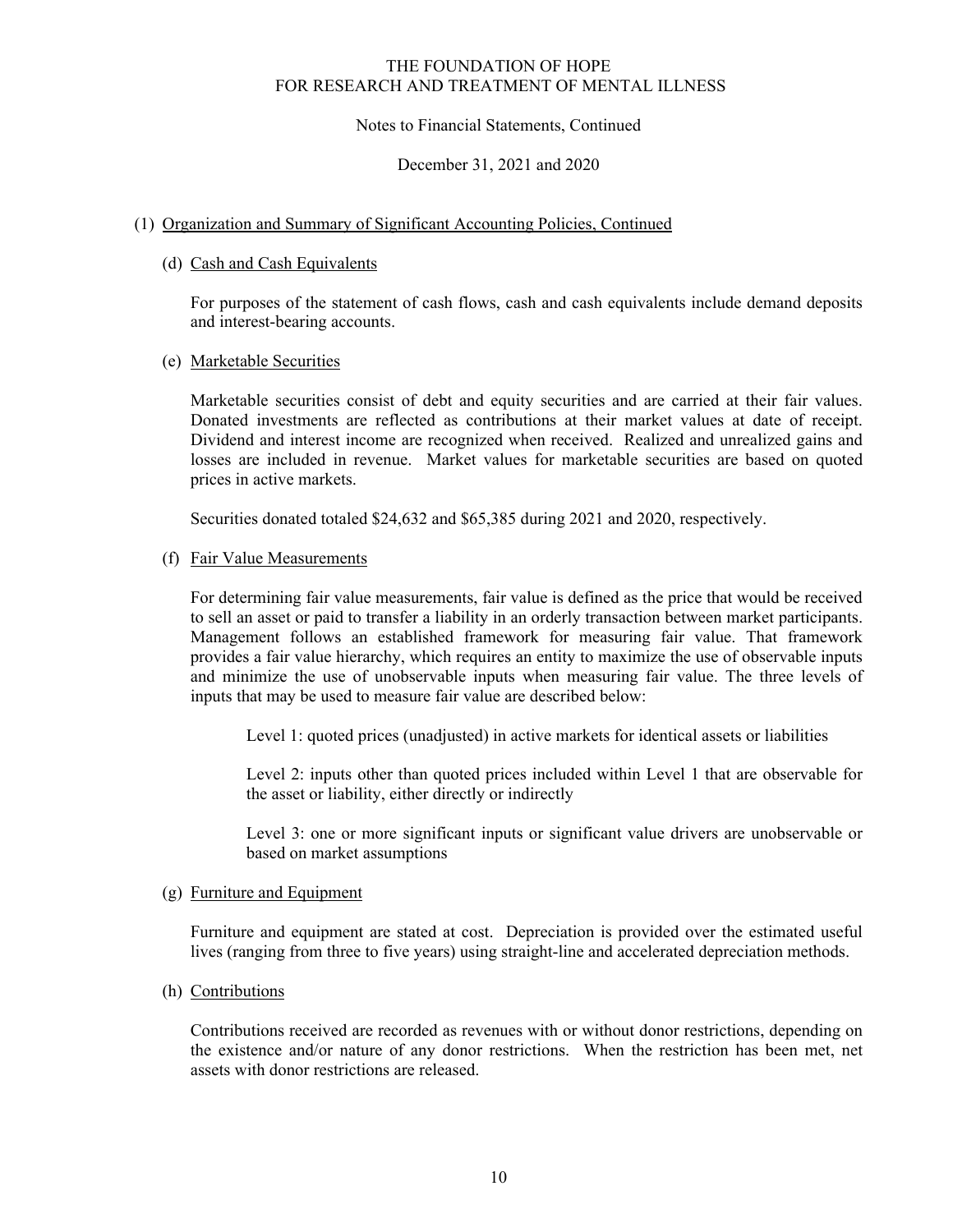## Notes to Financial Statements, Continued

### December 31, 2021 and 2020

## (1) Organization and Summary of Significant Accounting Policies, Continued

## (i) Contributed Services

A significant portion of the Foundation's activities are conducted by unpaid volunteers. The value of this contributed time is not reflected in the accompanying financial statements.

The Foundation receives certain in-kind contributions, such as advertising, promotions and other donated goods and services to support events, that generally have no clearly measurable and objective basis for determining their value. Thus, these contributions are not reflected in the accompanying financial statements. The value of these contributions, as determined by the donors, totaled \$244,643 and \$143,880 for 2021 and 2020, respectively.

(j) Advertising

Advertising is expensed as paid. In 2021 and 2020, these costs totaled \$23,666 and \$17,363, respectively.

#### (2) Information Regarding Liquidity and Availability of Resources

The Foundation regularly monitors the availability of resources required to meet its operating needs and other contractual commitments. For purposes of analyzing resources available to meet general expenditures over a 12-month period, the Foundation considers all expenditures related to its ongoing activities, as well as the conduct of services undertaken to support those activities, to be general expenditures.

The Foundation's financial assets consist of cash, investments, and accounts receivable, reduced by board-designated reserves and donor-restricted amounts, resulting in net financial assets available to meet general expenditures within one year of the financial statement date.

|                                               |   | 2021        | 2020        |
|-----------------------------------------------|---|-------------|-------------|
| Financial assets, at year end:                |   |             |             |
| Cash and interest-bearing deposits            | S | 1,599,482   | 1,058,622   |
| Marketable securities                         |   | 6,401,009   | 5,517,992   |
| Accounts receivable                           |   | 15,172      | 14,551      |
| Total financial assets                        |   | 8,015,663   | 6,591,165   |
| Less:                                         |   |             |             |
| Board-designated reserves                     |   | (6,401,009) | (5,517,992) |
| Donor-restricted amounts                      |   | (45,338)    |             |
| Financial assets available to meet cash needs |   |             |             |
| for general expenditures within one year      | S | 1,569,316   | 1,073,173   |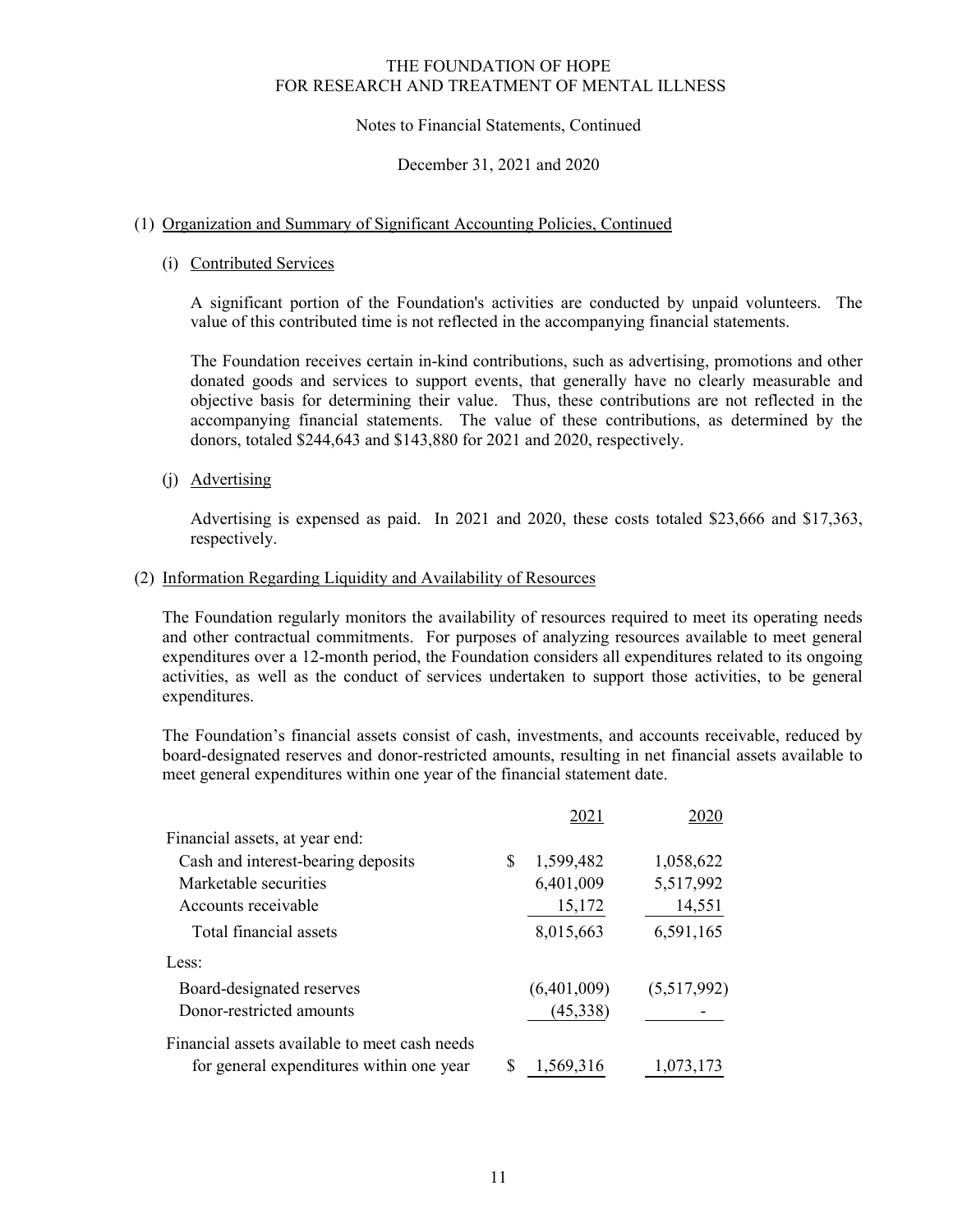## Notes to Financial Statements, Continued

#### December 31, 2021 and 2020

## (2) Information Regarding Liquidity and Availability of Resources, Continued

In addition to financial assets available to meet general expenditures over the next 12 months, the Foundation operates with a balanced budget and anticipates collecting sufficient revenue to cover general expenditures. See further discussion of Board-designated reserves at note 5.

## (3) Marketable Securities

The following table summarizes the Foundation's investments measured at fair value on a recurring basis:

|                                   |                 | 2021                                              |
|-----------------------------------|-----------------|---------------------------------------------------|
|                                   | Fair Value      | Fair Value<br>Measurements<br>Using:<br>(Level 1) |
| Investments:                      |                 |                                                   |
| Mutual funds -various             | \$<br>2,957,909 | 2,957,909                                         |
| Fidelity 500 Index Fund           | 2,583,925       | 2,583,925                                         |
| Fidelity International Index Fund | 771,490         | 771,490                                           |
| Exchange-traded products          | 87,678          | 87,678                                            |
| Fixed income securities           | 7               | 7                                                 |
| Total investments                 | \$<br>6,401,009 | 6,401,009                                         |
|                                   |                 |                                                   |
|                                   |                 | 2020                                              |
|                                   |                 | Fair Value<br>Measurements<br>Using:              |
|                                   | Fair Value      | (Level 1)                                         |
| Investments:                      |                 |                                                   |
| Mutual funds -various             | \$<br>2,900,876 | 2,900,876                                         |
| Fidelity 500 Index Fund           | 1,837,171       | 1,837,171                                         |
| Fidelity International Index Fund | 692,255         | 692,255                                           |
| Exchange-traded products          | 87,690          | 87,690                                            |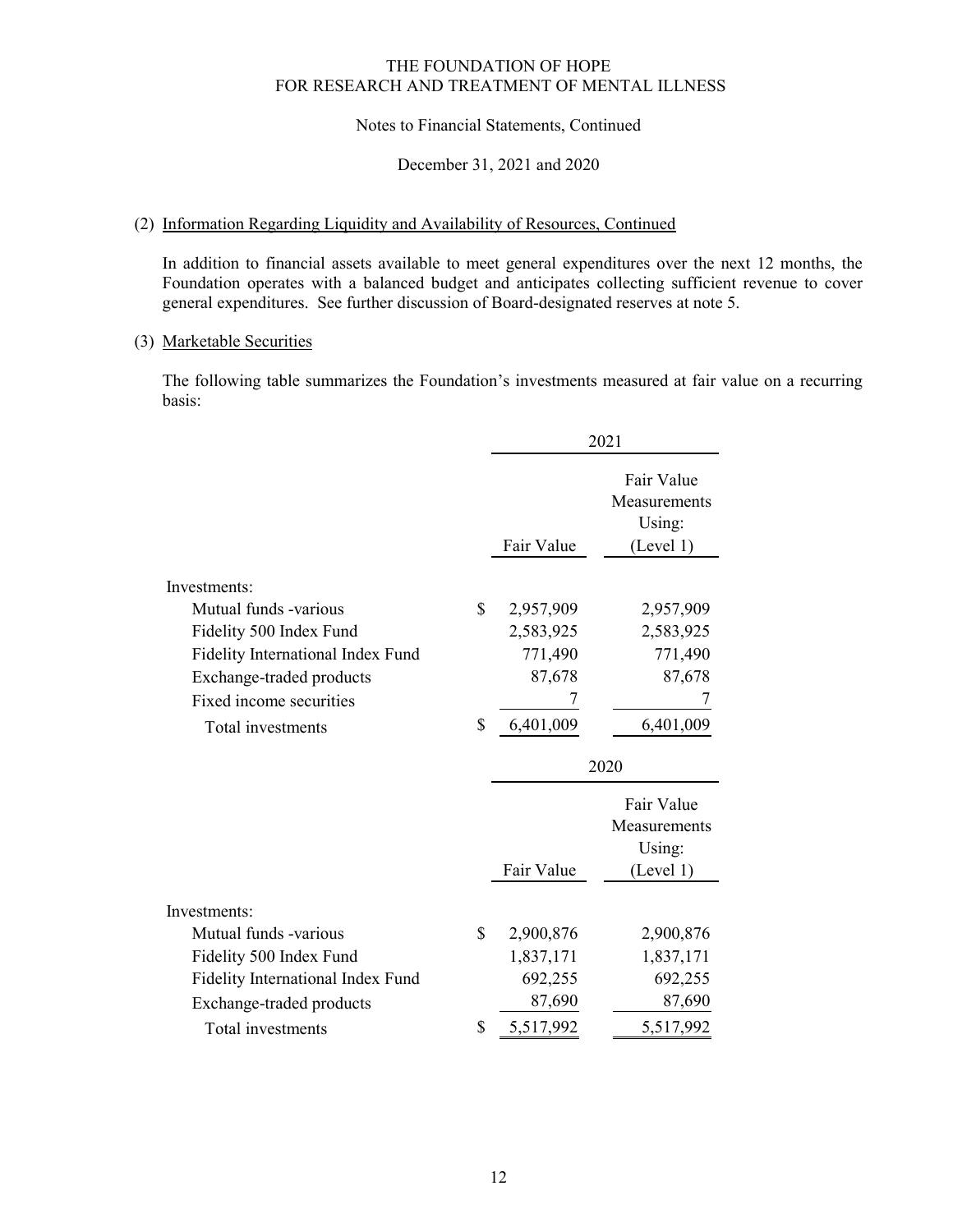## Notes to Financial Statements, Continued

### December 31, 2021 and 2020

## (3) Marketable Securities, Continued

The components of investment return are as follows:

|                                                     | 2021      | 2020       |
|-----------------------------------------------------|-----------|------------|
| Interest and dividend income                        | 123,527   | 119,142    |
| Net realized gains (losses) on sales of investments | 70,705    | (110, 181) |
| Net unrealized gains on investments                 | 656,648   | 596,132    |
| Management fees                                     | (29, 420) | (23,756)   |
|                                                     | 821,460   | 581,337    |

## (4) Paycheck Protection Program Loan

In April 2020, the Foundation received approval for a loan from the Small Business Administration ("SBA") under the Paycheck Protection Program ("PPP"), which authorizes forgivable loans to small businesses to pay their employees during the COVID-19 crisis (see note 12). This loan, in the amount of \$40,200, was legally forgiven by the lender in October 2020 since the loan proceeds were used for payroll and certain other allowed costs over a 24-week period after the loan was made and certain other conditions were met. The principal amount forgiven was recognized in revenue.

In January 2021, the Foundation received approval for a second loan from the SBA under the PPP. This loan, in the amount of \$49,510, was legally forgiven by the lender subsequent to year-end since the loan proceeds were used for payroll and certain other allowed costs over a 24-week period after the loan was made and certain other conditions were met. Accordingly, the amount forgiven will be recognized in revenue in 2022.

#### (5) Net Assets

#### *Board-Designated*

Board-designated reserves are summarized and invested as follows:

|                       |   | 2021      |                        |           | 2020                   |
|-----------------------|---|-----------|------------------------|-----------|------------------------|
|                       |   | Cost      | Quoted<br>market value | Cost      | Quoted<br>market value |
| Marketable securities | S | 4,947,736 | 6,401,009              | 4,721,375 | 5,517,992              |

Board-designated reserves may be used at the Board's discretion to meet the needs of the Foundation. As approved by the Board of Trustees, these assets are invested in a manner that is intended to produce results that exceed the price and yield results of a benchmark portfolio and its respective market index, while assuming a moderate level of investment risk. Actual returns in any given year may vary from the expected amount.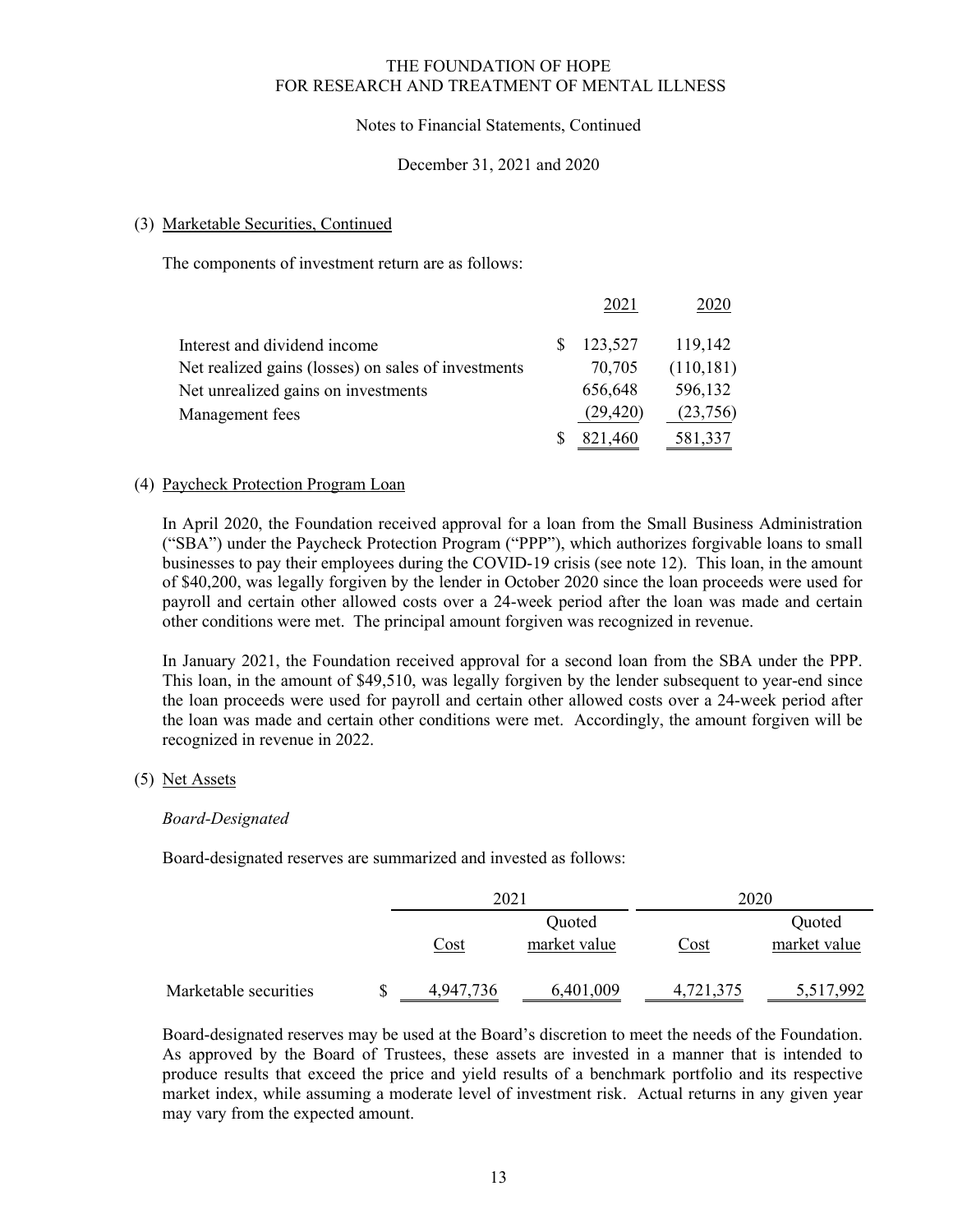## Notes to Financial Statements, Continued

December 31, 2021 and 2020

## (5) Net Assets, Continued

To satisfy its long-term rate-of-return objectives, the Foundation relies on a total return strategy in which investment returns are achieved through both capital appreciation (realized and unrealized) and current yield (interest and dividends). The Foundation targets a diversified asset allocation for its entire investment portfolio that places an emphasis on equity-based and fixed income investments and cash equivalents to achieve its long-term return objectives within prudent risk constraints.

The Board of Trustees has elected to allow the capital growth and investment income of the Boarddesignated reserves to continue to accumulate within these reserves.

## *With Donor Restrictions*

During 2021, the Foundation accepted annual fund gifts from donors for the Foundation of Hope Child and Adolescent Anxiety and Mood Disorders Program ("the CHAAMP Fund") established in June 2021. The Foundation has made an initial commitment to establish the CHAAMP Fund, payable to the UNC Health Foundation in installments of \$250,000 per year for the following four years, totaling \$1,000,000. The Foundation has already made payments to the CHAAMP Fund totaling \$375,000 as of December 31, 2021. Amounts received but not yet remitted to the CHAAMP Fund totaled \$45,338 at December 31, 2021.

During 2020, there were four restricted gifts totaling \$35,000. All of the restricted gifts in 2020 and the remaining \$1,000 from restricted gifts in 2019 were used for their restricted purpose in 2020, thus releasing them from restriction.

The Foundation had \$45,338 and \$0 of net assets with donor restrictions as of December 31, 2021 and 2020, respectively.

Amounts released from restriction when used for a specific purpose totaled \$419,632 for 2021 and \$36,000 for 2020.

(6) Office Rent

During 2021 and 2020, the Foundation paid \$10,800 to The Angus Barn LTD., LLC for rental of office facilities. There is a lease arrangement, but no formal written lease agreement.

#### (7) Credit and Market Risks

In the normal course of business, the Foundation may maintain cash held at financial institutions in excess of the insured limit of \$250,000. The Foundation also maintains cash balances in money market funds held by a brokerage firm, which are not insured.

Investment securities are exposed to various risks such as interest rate, market, and credit risks. Due to the level of risk associated with certain investment securities, it is at least reasonably possible that changes in the market values of marketable securities will occur in the near-term and that such changes could materially affect the amounts ultimately realized from such investments.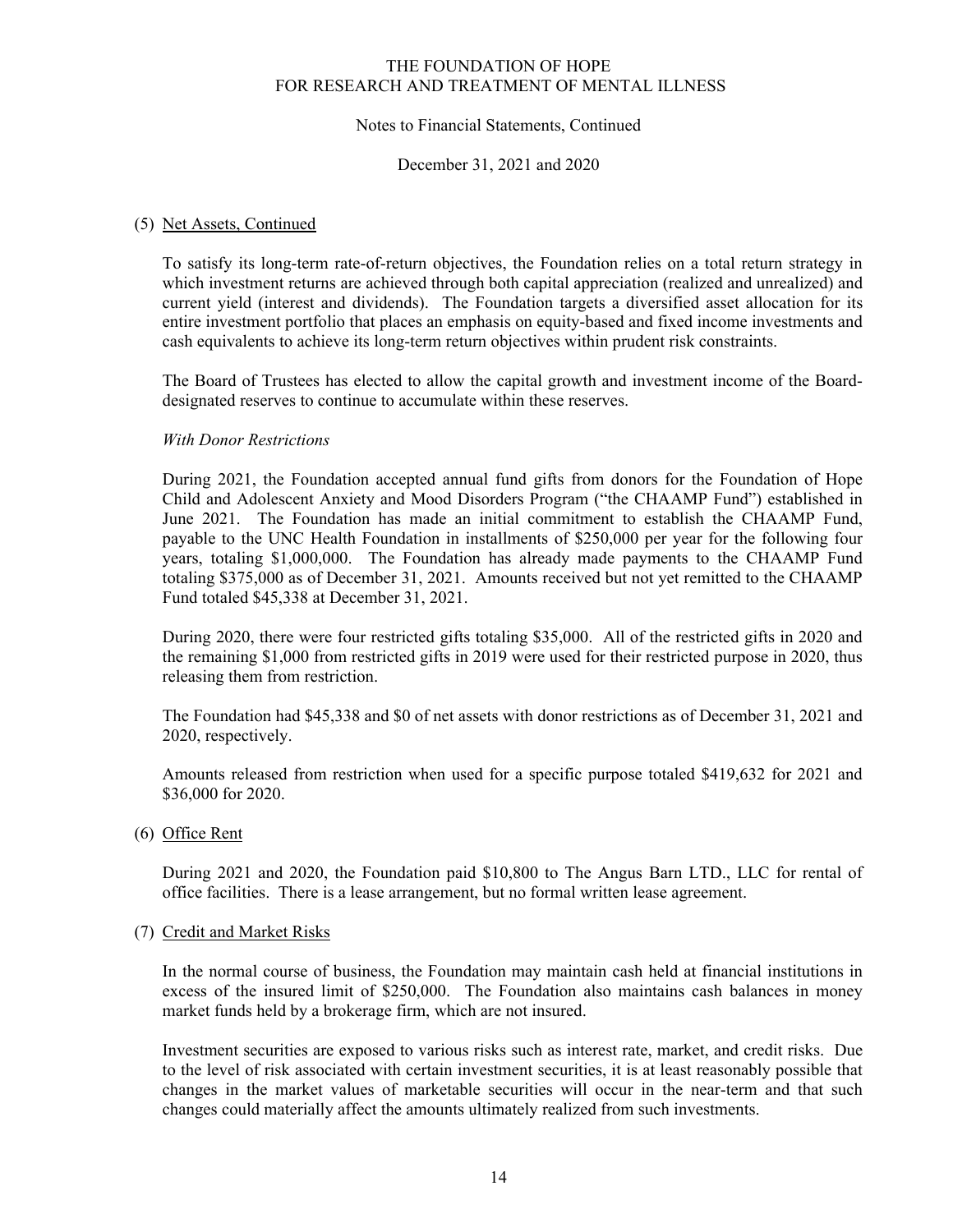## Notes to Financial Statements, Continued

December 31, 2021 and 2020

### (8) Grants

Since its inception and through 2020, the Foundation has awarded and disbursed research and community grants totaling approximately \$7,276,000. Funds awarded but not yet disbursed as of December 31, 2021 totaled approximately \$121,000.

## (9) Employee Retention Credit

In March 2020, the Employee Retention Credit ("ERC") was introduced as part of the Coronavirus Aid, Relief and Economic Security ("CARES") Act to incentivize employers to retain employees during the pandemic by offering a refundable tax credit against employment taxes. In 2021, the Foundation received ERC funds to recover amounts previously paid and expensed. Management elected to record the \$25,318 received in other contributions.

#### (10) Functional Allocation of Expenses

The costs of providing the various programs and other activities have been summarized on a functional basis in the statements of revenues, expenses and changes in net assets - modified cash basis. Accordingly, certain costs have been allocated among the programs and supporting services benefited based on management's estimates, including criteria such as hours worked or relative benefit.

#### (11) Medical Reimbursement Plan

The Foundation established a Qualified Small Employer Health Reimbursement Arrangement (the "Plan") under the Internal Revenue Code whereby all regular employees of the Foundation, except part-time and seasonal employees, shall be eligible to participate upon the completion of 90 days of employment. The Foundation will pay each participant certain amounts that they have expended for medical care for themselves, their spouse and dependents, if applicable. No participant shall be entitled to receive more than \$5,150 for an individual and \$10,450 for a family for any calendar year. The Foundation paid \$30,647 and \$26,627 to participants under the Plan during 2021 and 2020, respectively.

## (12) Impact of COVID-19

In March 2020, the World Health Organization declared the global novel coronavirus disease 2019 (COVID-19) outbreak a pandemic. The extent of COVID-19's effect on the Foundation's operational and financial performance will depend on future developments, including the duration, spread and intensity of the pandemic, all of which are uncertain and difficult to predict considering the rapidly evolving landscape. As a result, it is not currently possible to ascertain the overall impact of COVID-19 on the Foundation's operations, financial condition and cash flows.